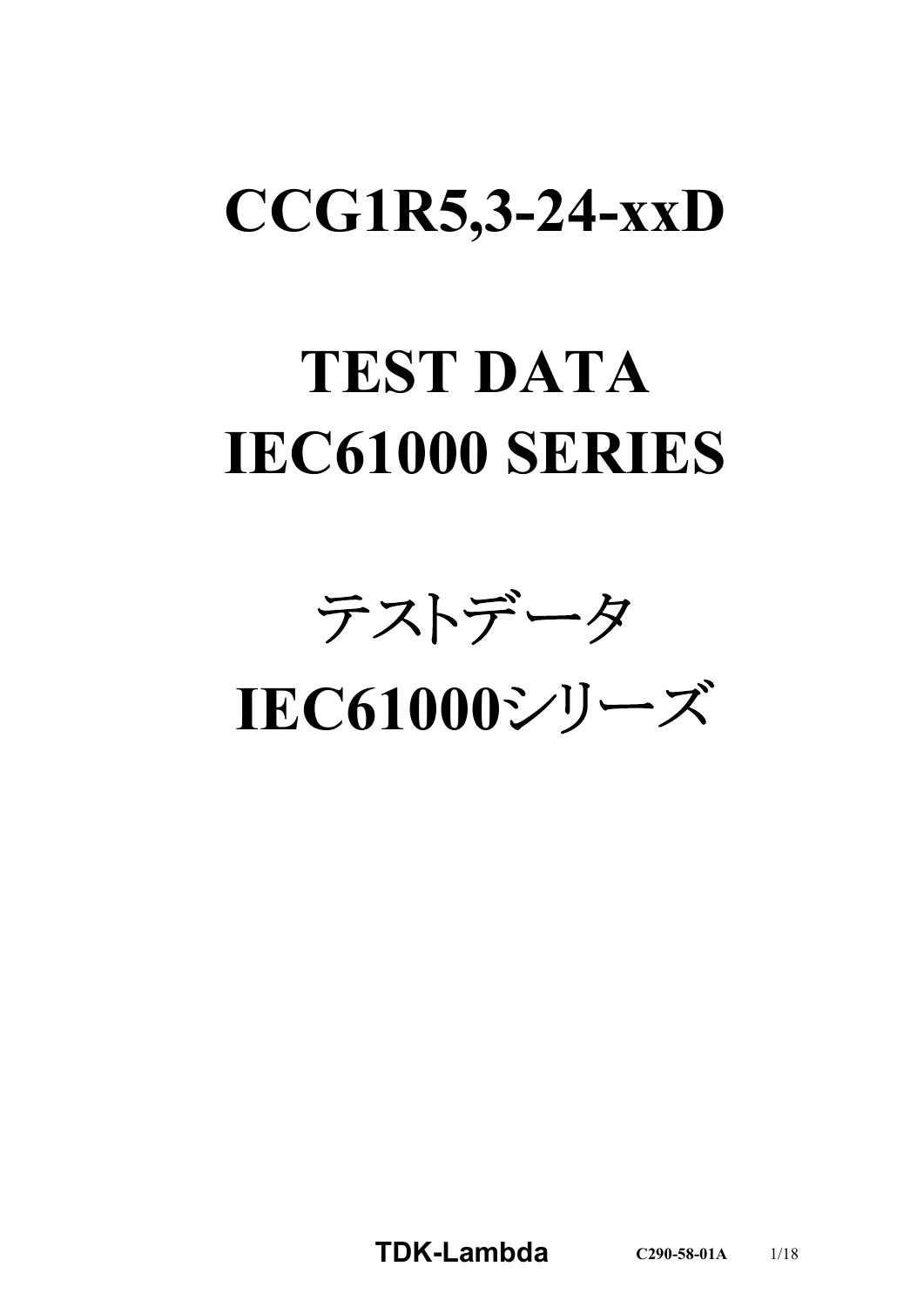#### *RWS 50B-600B Series* **CCG1R5,3-24-xxD**

#### **INDEX**

|    |                                                                                       | <b>PAGE</b>   |
|----|---------------------------------------------------------------------------------------|---------------|
|    | 1. イミュニティ試験結果サマリ ……………………………………………………………                                              | $\mathcal{R}$ |
|    | Summary of Immunity Test Results                                                      |               |
| 2. | 静電気放電イミュニティ試験 …………………………………………………………… 4                                               |               |
|    | Electrostatic Discharge Immunity Test (IEC61000-4-2)                                  |               |
| 3. | 放射性無線周波数電磁界イミュニティ試験 ………………………………………………… 6                                             |               |
|    | Radiated, Radio-Frequency, Electromagnetic Field Immunity Test (IEC61000-4-3)         |               |
|    | 4. 電気的ファーストトランジェントバーストイミュニティ試験 …………………………………… 8                                       |               |
|    | Electrical Fast Transient / Burst Immunity Test (IEC61000-4-4)                        |               |
|    | 5. サージイミュニティ試験 ………………………………………………………………                                               | 12            |
|    | Surge Immunity Test (IEC61000-4-5)                                                    |               |
| 6. | 伝導性無線周波数電磁界イミュニティ試験 ………………………………………………                                                | 14            |
|    | Conducted Disturbances, Induced by Radio-Frequency Field Immunity Test (IEC61000-4-6) |               |
| 7. | 電力周波数磁界イミュニティ試験 ………………………………………………………                                                 | 17            |
|    | Power Frequency Magnetic Field Immunity Test (IEC61000-4-8)                           |               |

使用記号 Terminology Used

|       | +Vin …… + 入力端子                | $+$ Input Terminal             |
|-------|-------------------------------|--------------------------------|
|       | -Vin …… 入力端子                  | - Input Terminal               |
|       | RC ••••••• リモートON/OFFコントロール端子 | Remote ON/OFF Control Terminal |
|       | +Vout $\cdots \cdots$ + 出力端子  | $+$ Output Terminal            |
|       | -Vout ……. 出力端子                | - Output Terminal              |
|       | COM …… 共通グラウンド端子              | Common GND Terminal            |
|       | FG …… フレームグラウンド               | Frame GND                      |
| $\pm$ | •••••• 接地                     | Earth                          |

※ CCG1R5-24-xxDは、CCG3-24-xxDとほぼ同等な特性を示します。

従いまして、一部試験ではCCG3-24-xxDの試験データにて代用しております。 また、当社標準測定条件における結果であり、参考値としてお考え願います。 CCG1R5-24-xxD have nearly the same characteristic as CCG3-24-xxD data. Therefore, Some data is substituted with CCG3-24-xxD data. Test results are reference data based on our standard measurement condition.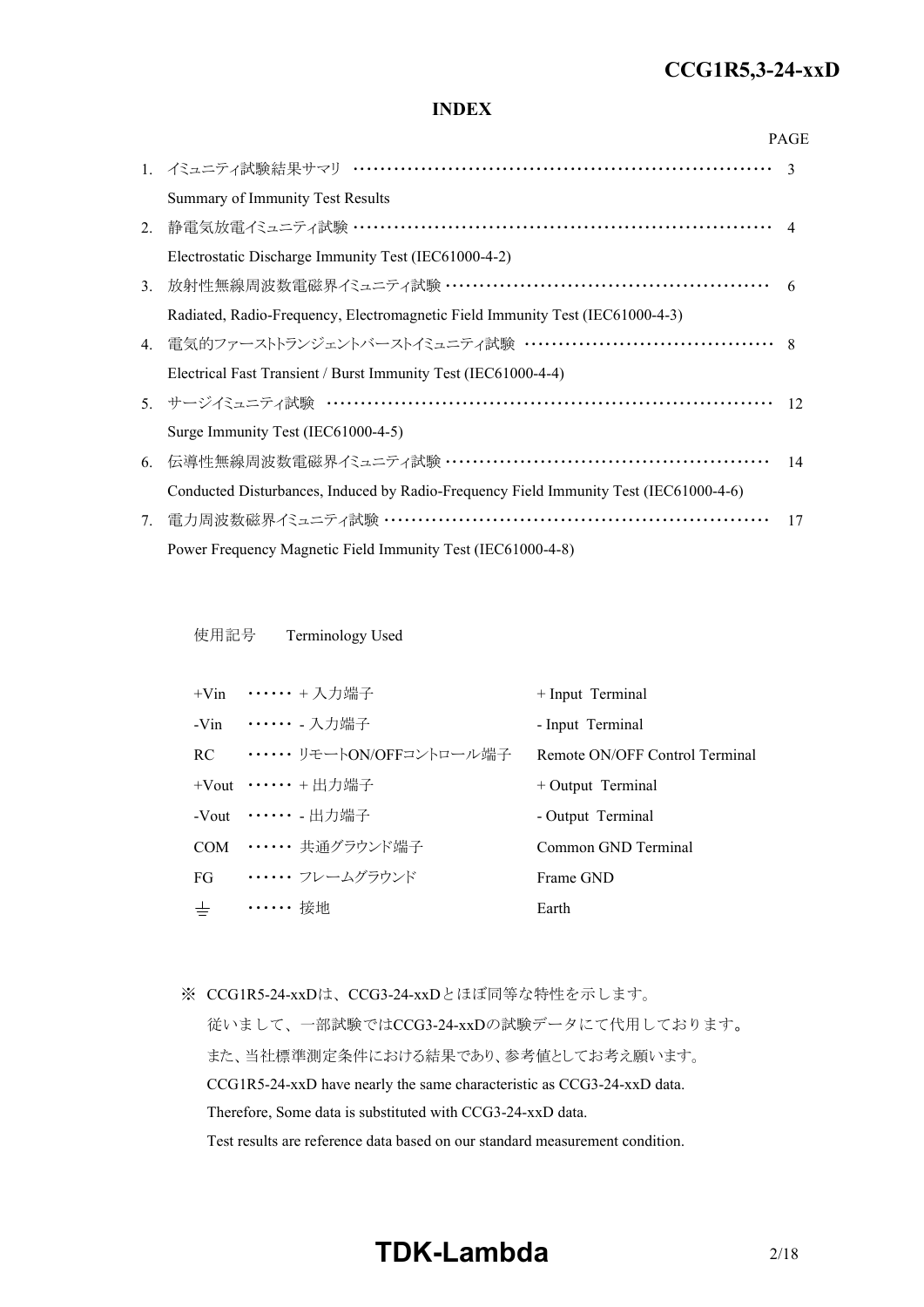# **1.** イミュニティ試験結果サマリ **Summary of Immunity Test Results**

## **MODEL : CCG1R5-24-xxD, CCG3-24-xxD**

| 項目<br>Item                                                                                       | 規格<br>Standard | 試験レベル<br><b>Test Level</b>                                      | 判定基準<br>Criterion<br>Level | 結果<br>Result |
|--------------------------------------------------------------------------------------------------|----------------|-----------------------------------------------------------------|----------------------------|--------------|
| 静電気放電イミュニティ試験<br>Electrostatic Discharge Immunity Test                                           | IEC61000-4-2   | Level 3<br>Air Discharge 8kV                                    | <sub>B</sub>               | <b>PASS</b>  |
| 放射性無線周波数電磁界イミュニティ試験<br>Radiated, Radio-Frequency,<br>Electromagnetic Field Immunity Test         | IEC61000-4-3   | Level 2<br>$3V/m(1.4-6.0GHz)$<br>Level 3<br>$10V/m(80-1000MHz)$ | $\mathsf{A}$               | <b>PASS</b>  |
| 電気的ファーストトランジェント<br>バーストイミュニティ試験<br>Electrical Fast Transient / Burst Immunity Test               | IEC61000-4-4   | Level 4<br>Input Port 4kV<br>Output Port 4kV<br>Signal Port 2kV | $\overline{B}$             | <b>PASS</b>  |
| サージイミュニティ試験<br><b>Surge Immunity Test</b>                                                        | IEC61000-4-5   | Level 3<br>Normal Mode 2kV                                      | B                          | <b>PASS</b>  |
| 伝導性無線周波数電磁界イミュニティ試験<br>Conducted Disturbances,<br>Induced by Radio-Frequency Field Immunity Test | IEC61000-4-6   | Level 3<br>10V(150kHz-80MHz)                                    | $\mathsf{A}$               | <b>PASS</b>  |
| 電力周波数磁界イミュニティ試験<br>Power Frequency Magnetic Field Immunity Test                                  | IEC61000-4-8   | Level 4<br>30A/m(50H, 60Hz)                                     | $\mathsf{A}$               | <b>PASS</b>  |

試験条件の詳細は、各テストページを参照してください。 Refer to the test condition section for further details.

# 判定基準A

Criterion Level A

- 1. 試験中、5%を超える出力電圧の変動のない事
	- The regulation of output voltage must not exceed 5% of initial value during test.
- 2. 試験後の出力電圧は初期値から変動していない事
	- The output voltage must be within the regulation of specification after the test.
- 3. 発煙・発火のない事 Smoke and fire are not allowed.

#### 判定基準B

#### Criterion Level B

- 1. 入力再投入を必要とする一時的な機能低下のない事
	- Must not have temporary function degradation that requires input restart.
- 2. 試験後の出力電圧は初期値から変動していない事
- The output voltage must be within the regulation of specification after the test. 3. 発煙・発火のない事
	- Smoke and fire are not allowed.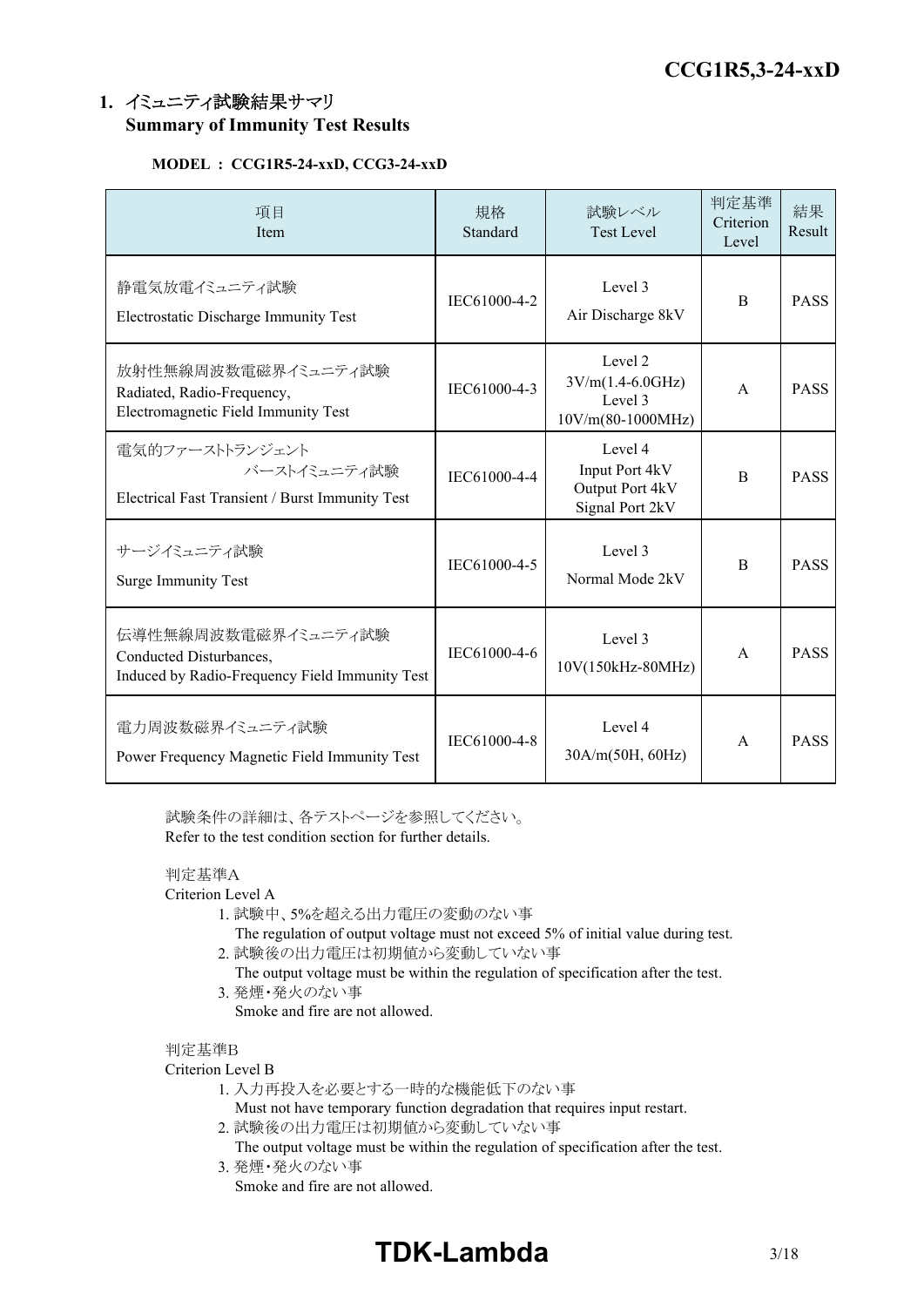# **2.** 静電気放電イミュニティ試験 **Electrostatic Discharge Immunity Test (IEC61000-4-2)**

#### **MODEL : CCG3-24-xxD**

※CCG1R5-24-xxDはCCG3-24-xxDと同様の回路と機構の為、CCG3-24-xxDのデータで代用しております CCG1R5-24-xxD is the same circuit and mechanical structure as CCG3-24-xxD, data is substituted with CCG3-24-xxD data.

# **(1)** 使用計測器 **Equipment Used**

- 静電気試験機 : ESS-S3011/GT-30R (Noise Laboratory) Electrostatic Discharge Simulator • 放電抵抗 7330Ω Discharge Resistance
- 静電容量 | 150pF Capacitance

### **(2)** 供試品台数 **The number of D.U.T. (Device Under Test)**

•  $CCG3-24-15D$  :  $1 \oplus (1 \text{ unit})$ 

#### **(3)** 試験条件 **Test Conditions**

| • 試験電圧                     | :気中放電 8kV                            |
|----------------------------|--------------------------------------|
| <b>Test Voltage</b>        | Air Discharge 8kV                    |
| • 極性                       | $: +, -$                             |
| Polarity                   |                                      |
| • 試験回数                     | : $10 \Box$                          |
| Number of Tests            | 10 times                             |
| • 放電間隔                     | :>1秒                                 |
| Discharge Interval         | $>1$ second                          |
| • 周囲温度                     | $: 25^{\circ}C$                      |
| <b>Ambient Temperature</b> |                                      |
| • 入力雷圧                     | : 24VDC                              |
| Input Voltage              |                                      |
| ・出力電圧                      | : 定格                                 |
| Output Voltage             | Rated                                |
| • 出力電流                     | : CCG3-24-15D $0A, 0.1A(0\%, 100\%)$ |
| <b>Output Current</b>      |                                      |

#### **(4)** 試験方法及び印加箇所 **Test Method and Device Test Point**

• 放電ガンを用いて各入出力端子に気中放電する Apply the Electrostatic Discharge to each Input and Output Terminal by Air Discharge.



# **TDK-Lambda** 4/18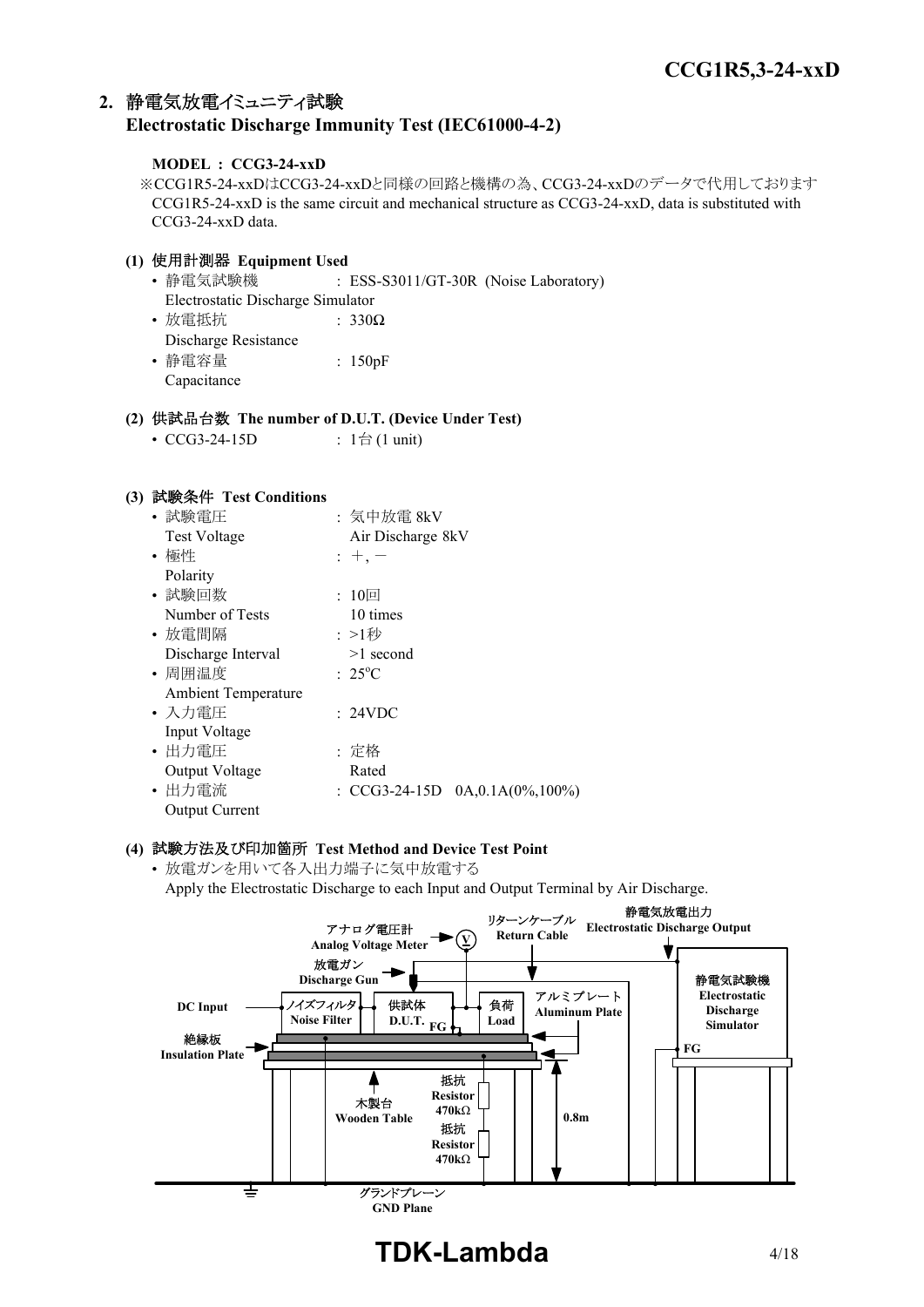

- セラミックコンデンサ (C1, C2) : 50V 10µF Ceramic Capacitor (C3216X7R1H106K, TDK)
- セラミックコンデンサ (C3) : 2kV 1000pF
- セラミックコンデンサ (C4, C5) : 25V 10μF Ceramic Capacitor (C3216X7R1E106K, TDK)
- セラミックコンデンサ (C6, C7) : 630V 470pF Ceramic Capacitor (C3216C0G2J471J, TDK)
- ヒューズ (F1) : 1.6A Fuse (DC86V11CT 1.6A, SOC)
- Ceramic Capacitor (C4520X7R3D102K, TDK)

#### **(6)** 判定条件 **Acceptable Conditions**

- 1.入力再投入を必要とする一時的な機能低下のない事
- Must not have temporary function degradation that requires input restart. 2.試験後の出力電圧は初期値から変動していない事
- The output voltage must be within the regulation of specification after the test. 3.発煙・発火のない事
	- Smoke and fire are not allowed.

| 気中放電<br>Air Discharge | $CCG3-24-15D$     |
|-----------------------|-------------------|
| 8kV                   | 合格<br><b>PASS</b> |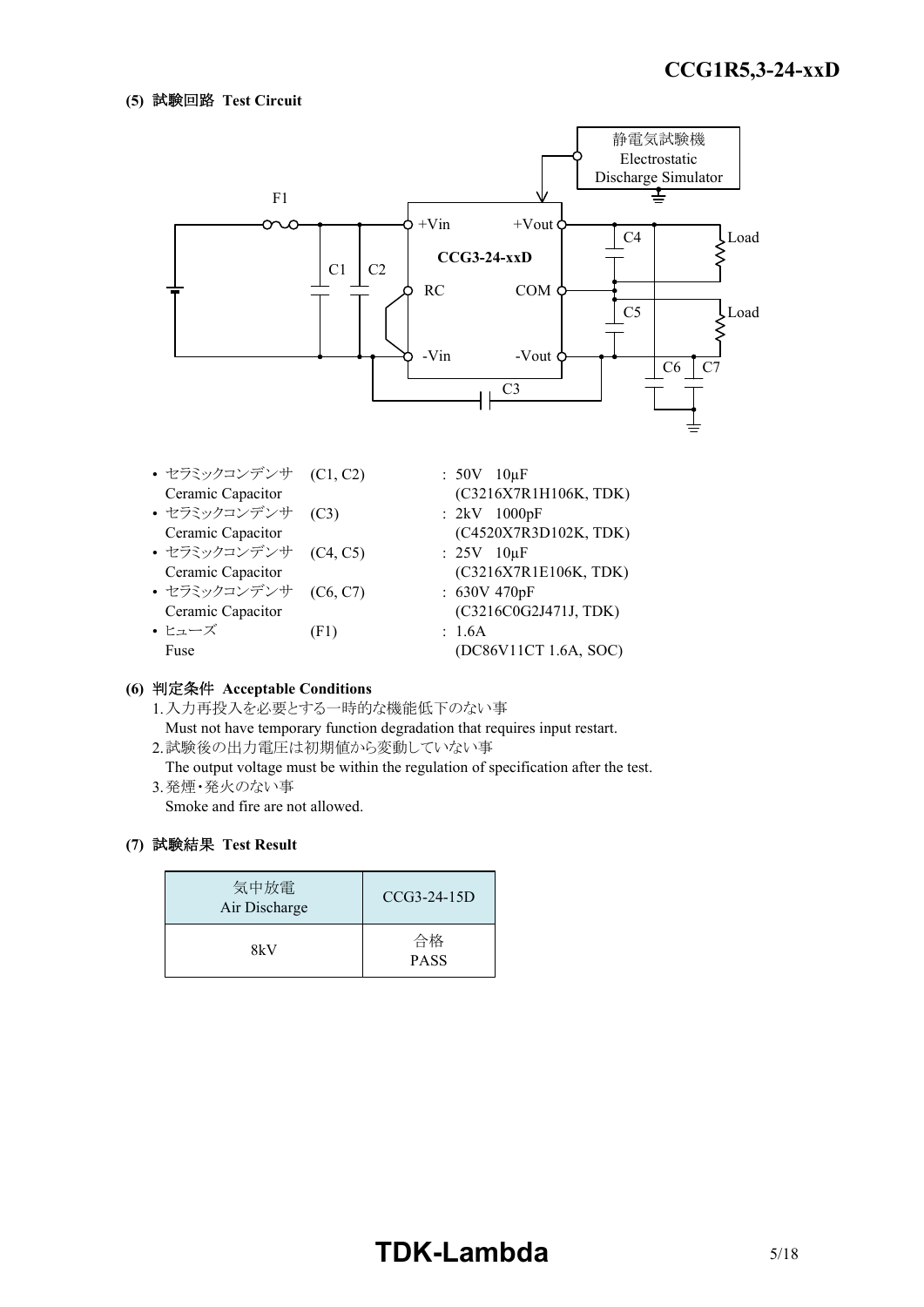# **3.** 放射性無線周波数電磁界イミュニティ試験

## **Radiated, Radio-Frequency, Electromagnetic Field Immunity Test (IEC61000-4-3)**

# **MODEL : CCG3-24-xxD** ※CCG1R5-24-xxDはCCG3-24-xxDと同様の回路と機構の為、CCG3-24-xxDのデータで代用しております CCG1R5-24-xxD is the same circuit and mechanical structure as CCG3-24-xxD, data is substituted with CCG3-24-xxD data. **(1)** 使用計測器 **Equipment Used** • シグナルジェネレータ : N5181A (Agilent Technologies) Signal Generator • パワーアンプシステム : BBA150-BC500, BBA150-D110/E100 (ROHDE&SCHWARZ)

Power Amplifier System • アンテナ : VULP9118E (Schwarzbeck), 3117 (ETS Lindgren) Antenna

# **(2)** 供試品台数 **The Number of D.U.T (Device Under Test)**

•  $CCG3-24-15D$  :  $1 \oplus (1 \text{ unit})$ 

# **(3)** 試験条件 **Test Conditions**

| • 電磁界周波数                              | : $80~1000$ MHz, $1.4~6.0$ GHz                                                       |  |  |  |
|---------------------------------------|--------------------------------------------------------------------------------------|--|--|--|
| Electromagnetic Frequency             |                                                                                      |  |  |  |
| • 放射電磁界強度                             | : $10 \text{V/m}(80 \sim 1000 \text{MHz})$ , $3 \text{V/m}(1.4 \sim 6.0 \text{GHz})$ |  |  |  |
| Radiation Field Strength              |                                                                                      |  |  |  |
| • スイープコンディション                         | : 1.0%ステップ,0.5秒保持                                                                    |  |  |  |
| Sweep Condition                       | $1.0\%$ step up, 0.5 seconds hold                                                    |  |  |  |
| • 振幅変調                                | $: 80\%, 1kHz$                                                                       |  |  |  |
| Amplitude Modulated                   |                                                                                      |  |  |  |
| • 偏波                                  | :水平, 垂直                                                                              |  |  |  |
| Horizontal and Vertical<br>Wave Angle |                                                                                      |  |  |  |
| • 試験方向                                | :上下, 左右, 前後                                                                          |  |  |  |
| Test Angle                            | Top/Bottom, Both Sides, Front/Back                                                   |  |  |  |
| • 距離                                  | : 3.0m                                                                               |  |  |  |
| Distance                              |                                                                                      |  |  |  |
| • 周囲温度                                | $: 25^{\circ}C$                                                                      |  |  |  |
| <b>Ambient Temperature</b>            |                                                                                      |  |  |  |
| ・入力電圧                                 | : 24VDC                                                                              |  |  |  |
| Input Voltage                         |                                                                                      |  |  |  |
| • 出力電圧                                | :定格                                                                                  |  |  |  |
| Output Voltage                        | Rated                                                                                |  |  |  |
| • 出力電流                                | : $CCG3-24-15D$ $0.1A(100%)$                                                         |  |  |  |
| <b>Output Current</b>                 |                                                                                      |  |  |  |

# **(4)** 試験方法 **Test Method**

供試体に向け、アンテナから規定の無線周波数電磁界を放射する Apply the specified Radio Frequency Electromagnetic Field from Antenna to DUT.

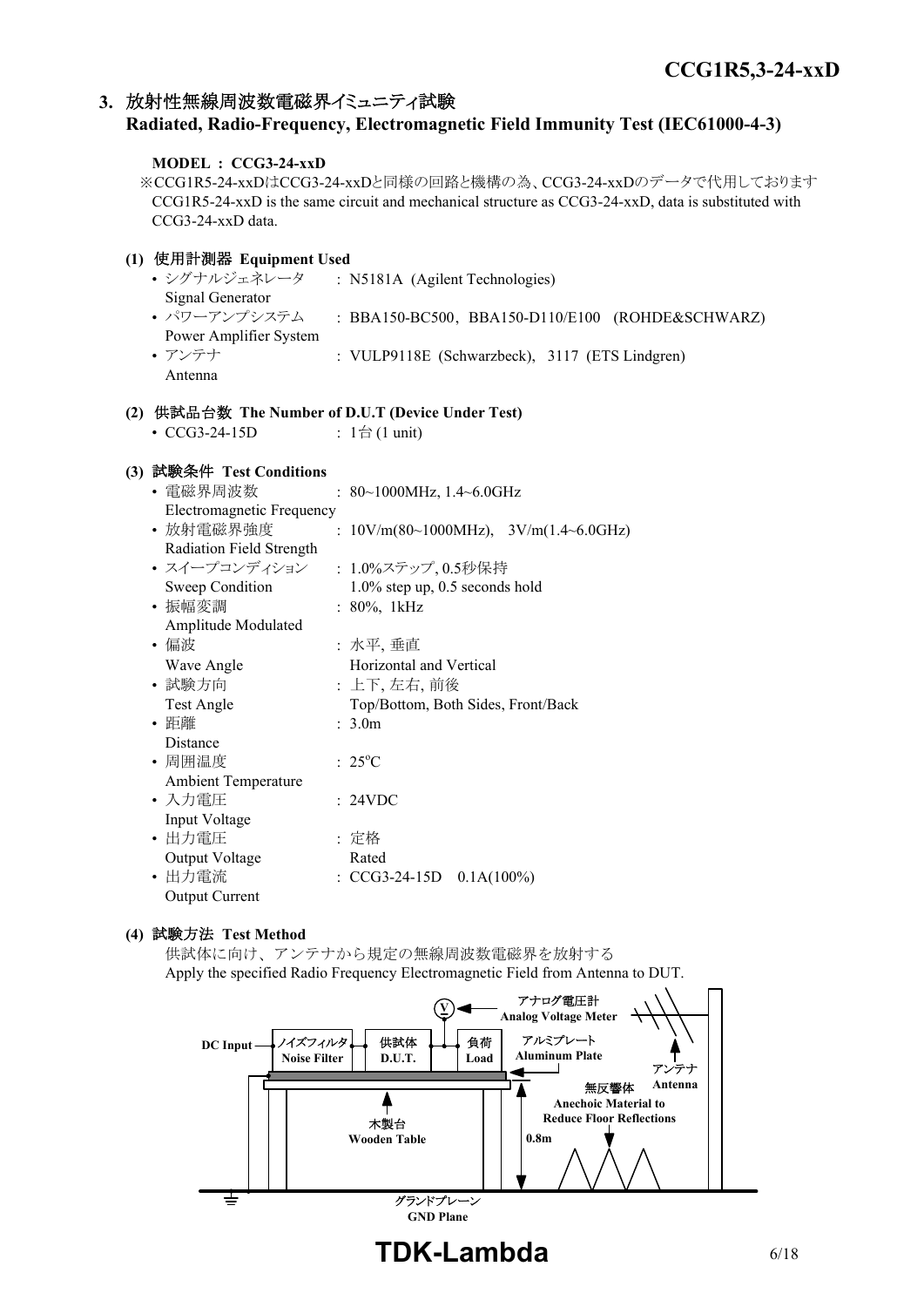

(6) 判定条件 Acceptable Conditions

1.試験中、5%を超える出力電圧の変動のない事

The regulation of output voltage must not exceed 5% of initial value during test. 2.試験後の出力電圧は初期値から変動していない事

The output voltage must be within the regulation of specification after the test. 3.発煙・発火のない事

Smoke and fire are not allowed.

| 電磁界周波数<br><b>Electromagnetic Frequency</b> | 放射電磁界強度<br>Radiation Field Strength |                   |  |  |
|--------------------------------------------|-------------------------------------|-------------------|--|--|
| $80 \sim 1000$ MHz                         | 10V/m                               |                   |  |  |
| $1.4 \sim 6.0$ GHz                         | 3V/m                                | 合格<br><b>PASS</b> |  |  |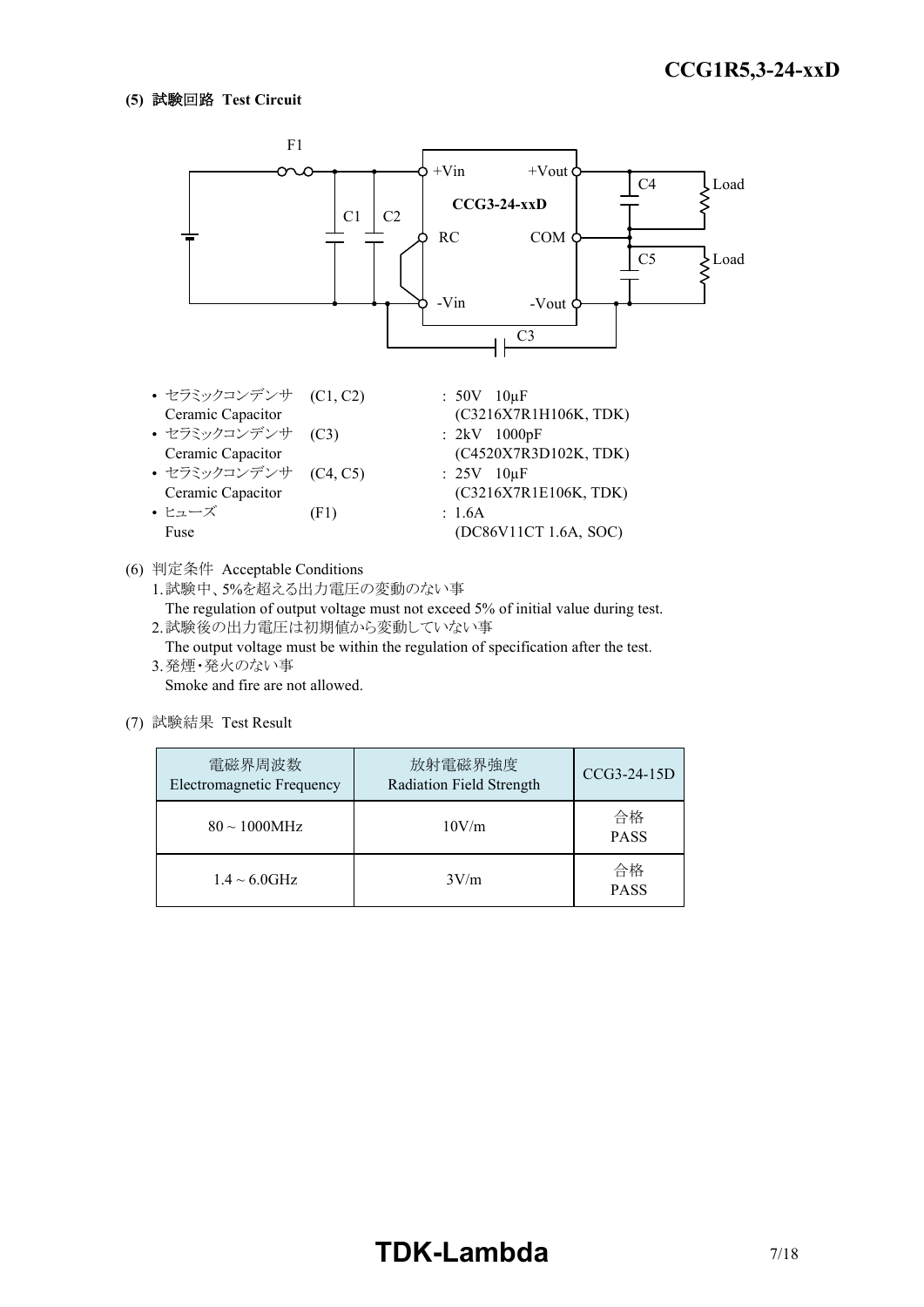# **4.** 電気的ファーストトランジェントバーストイミュニティ試験 **Electrical Fast Transient / Burst Immunity Test (IEC61000-4-4)**

#### **MODEL : CCG1R5-24-xxD, CCG3-24-xxD**

| (1) 使用計測器 Equipment Used |                                   |
|--------------------------|-----------------------------------|
| • EFT/B発生器               | : FNS-AX3-B50B (Noise Laboratory) |
| EFT/B Generator          |                                   |
| • カップリングクランプ             | : 15-00001A (Noise Laboratory)    |
| Coupling Clamp           |                                   |

#### **(2)** 供試品台数 **The Number of D.U.T. (Device Under Test)**

| • CCG1R5-24-15D     | : $1 \oplus (1 \text{ unit})$ |
|---------------------|-------------------------------|
| $\cdot$ CCG3-24-15D | : $1 \oplus (1 \text{ unit})$ |

# **(3)** 試験条件 **Test Conditions**

| • 試験電圧                | : 入力ポート4kV,          | 出力ポート4kV, 信号ポート2kV                      |                 |
|-----------------------|----------------------|-----------------------------------------|-----------------|
| <b>Test Voltage</b>   | Input Port 4kV,      | Output Port 4kV, Signal Port 2kV        |                 |
| • バースト期間              | $: 15$ msec          | • パルス周波数                                | : 100kHz        |
| <b>Burst Time</b>     |                      | Pulse Frequency                         |                 |
| • パルス個数               | : 75 <sub>pres</sub> | • バースト周期                                | $: 300$ msec    |
| Number of Pulse       |                      | <b>Burst Cycle</b>                      |                 |
| • 極性                  | $: +,-$              | • 試験時間                                  | : $1/2$         |
| Polarity              |                      | <b>Test Duration</b>                    | 1 minute        |
| • 試験回数                | $: 1 \square$        | • 周囲温度                                  | $: 25^{\circ}C$ |
| Number of Tests       | 1 time               | <b>Ambient Temperature</b>              |                 |
| • 入力電圧                | : 24VDC              | • 出力電圧                                  | : 定格            |
| Input Voltage         |                      | Output Voltage                          | Rated           |
| • 出力電流                |                      | : CCG1R5-24-15D $0A, 0.05A(0\%, 100\%)$ |                 |
| <b>Output Current</b> | $CCG3-24-15D$        | $0A, 0.1A(0\%, 100\%)$                  |                 |

#### **(4)** 試験方法及び印加箇所 **Test Method and Device Test Point**

A. 入力ポート(+Vin、-Vin)に規定のバースト・ノイズをコモンモードで印加する Apply the specified Burst Noise to the Input Ports (+Vin, -Vin) with Common Mode.



**TDK-Lambda** 8/18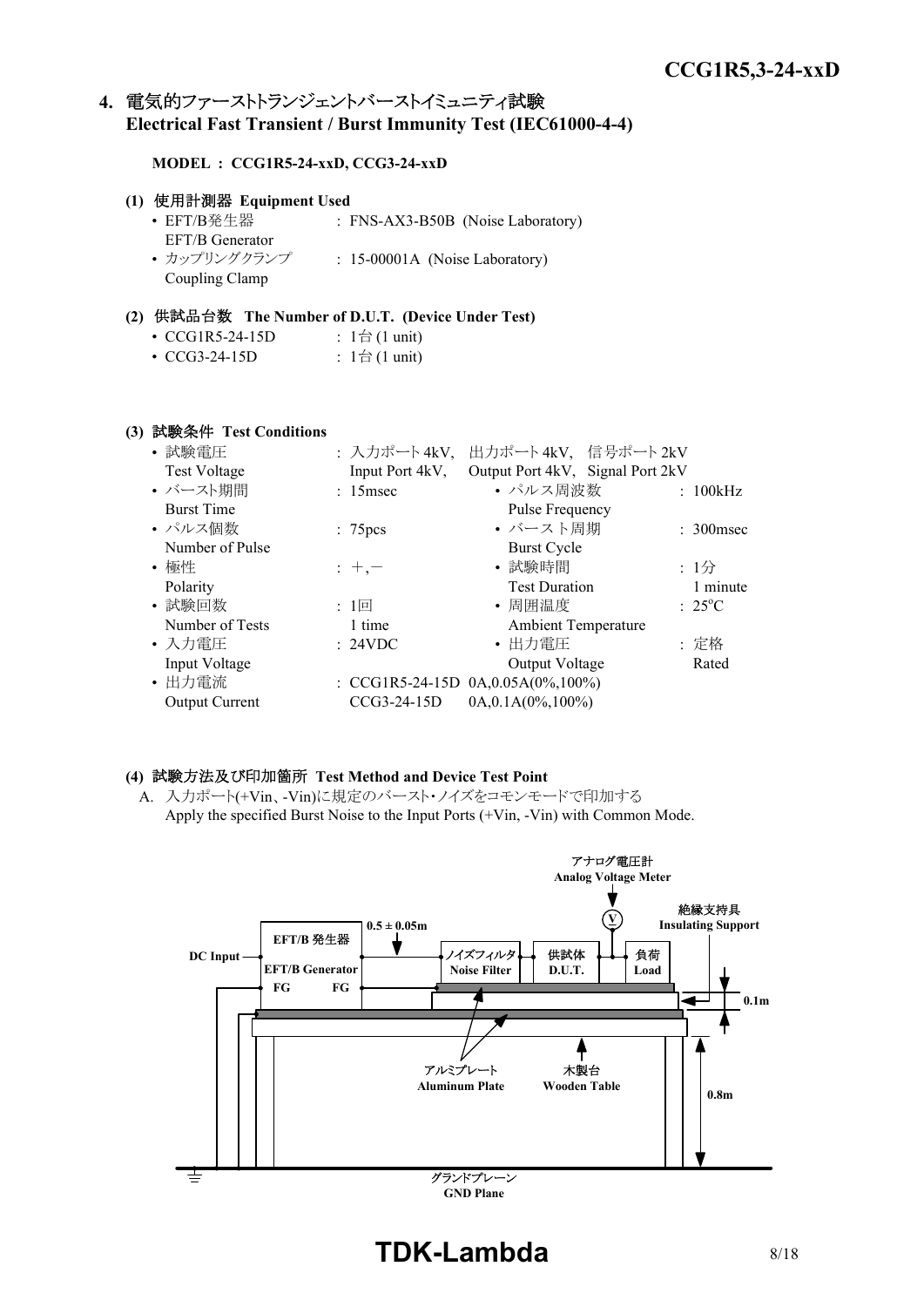B. 出力ポート(+Vo、-Vo)に規定のバースト・ノイズをコモンモードで印加する Apply the specified Burst Noise to the Output Ports (+Vo, -Vo) with Common Mode.



C. 信号ポート(RC, -Vin)に規定のバースト・ノイズをコモンモードで印加する Apply the specified Burst Noise to the Signal Ports(RC, -Vin) with Common Mode.



# **TDK-Lambda** 9/18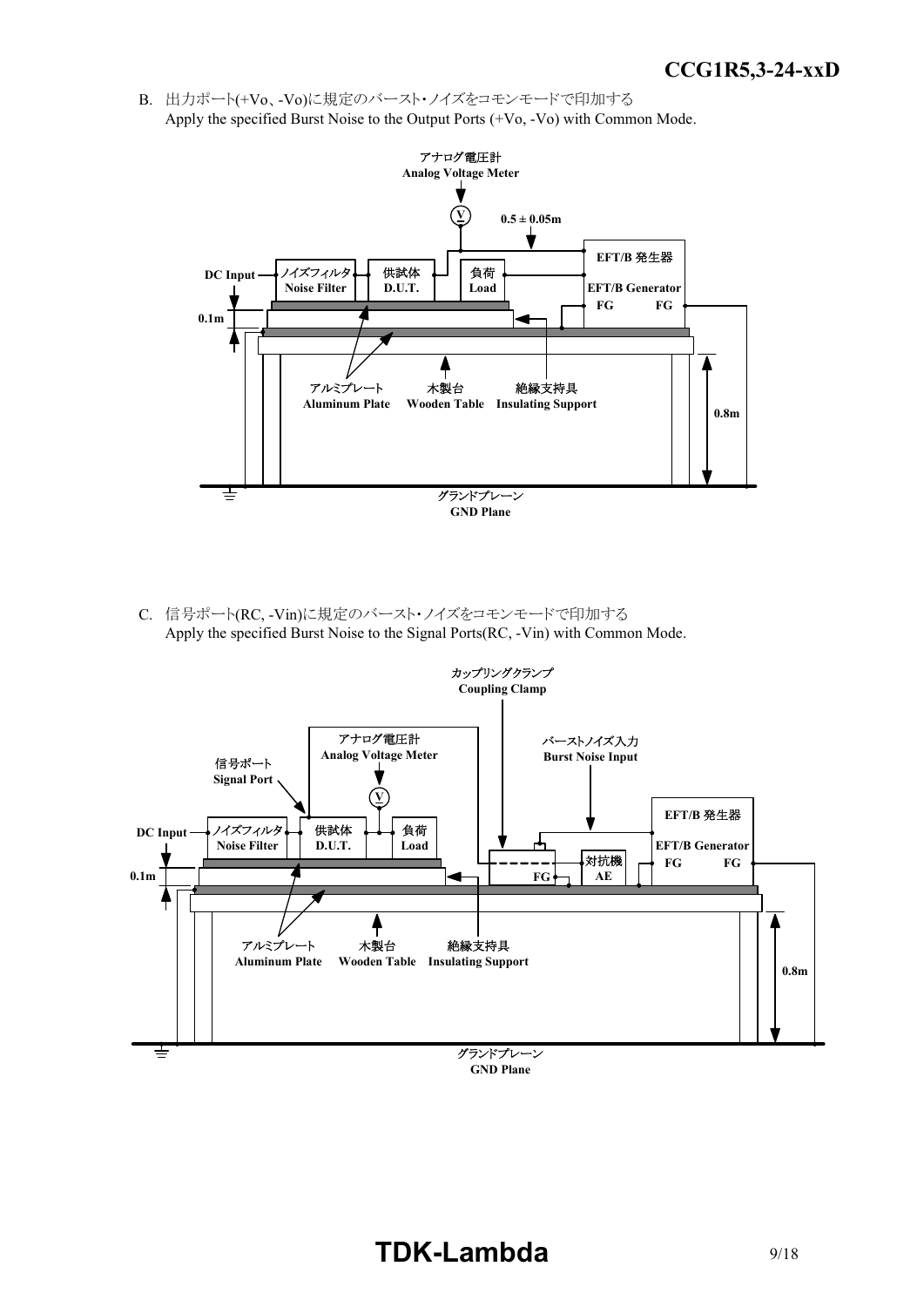- **(5)** 試験回路 **Test Circuit**
	- A. 入力ポート Input Port



B. 出力ポート Output Port



C. 信号ポート Signal Port

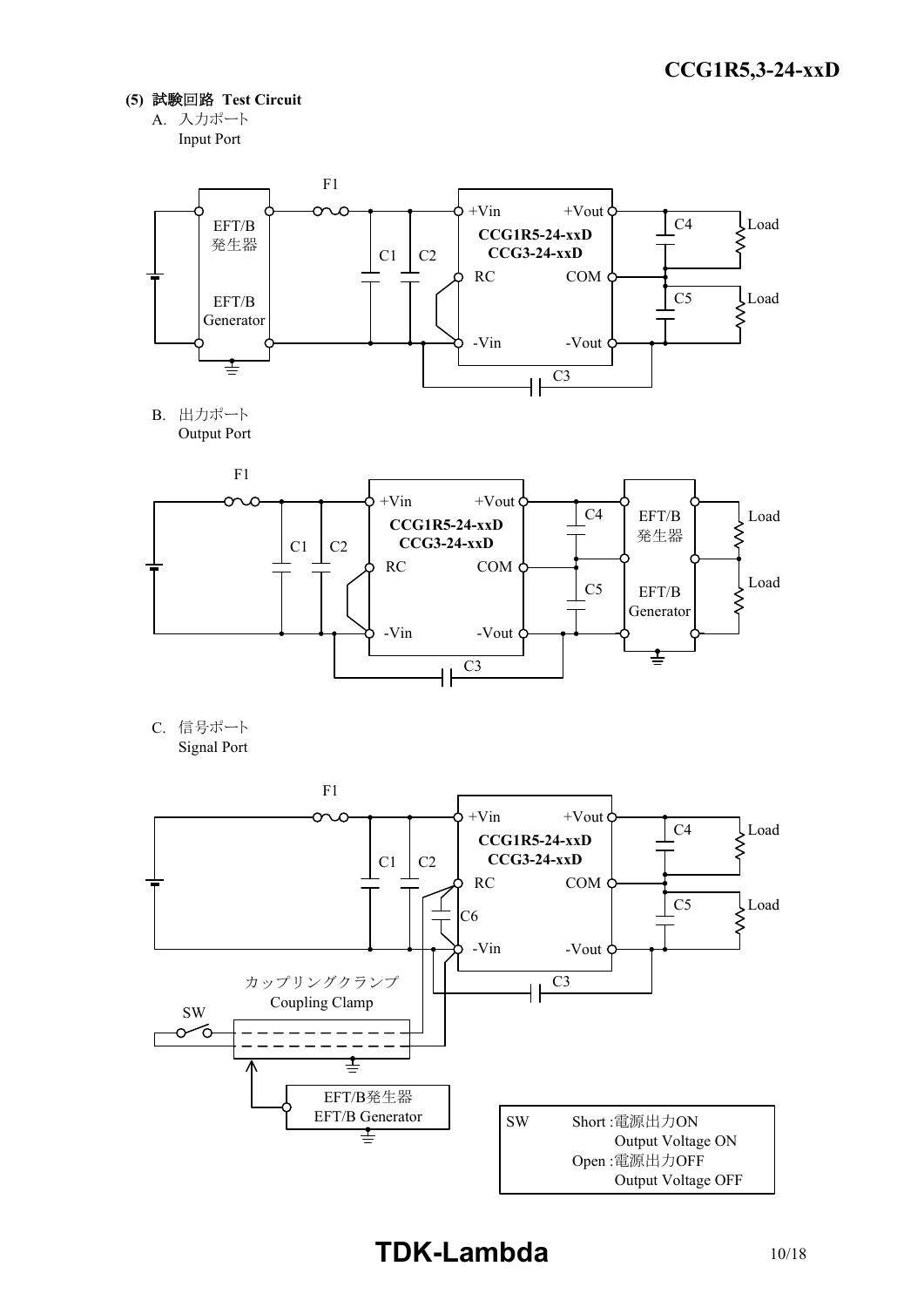| • セラミックコンデンサ      | (C1)     |                    | $:50V$ 10 $\mu$ F     |
|-------------------|----------|--------------------|-----------------------|
| Ceramic Capacitor |          |                    | (C3216X7R1H106K, TDK) |
| • セラミックコンデンサ      | (C2)     | $CCG1R5$ : No need |                       |
| Ceramic Capacitor |          | CCG <sub>3</sub>   | $:50V$ 10 $\mu$ F     |
|                   |          |                    | (C3216X7R1H106K, TDK) |
| • セラミックコンデンサ      | (C3)     |                    | : $2kV$ 1000pF        |
| Ceramic Capacitor |          |                    | (C4520X7R3D102K, TDK) |
| • セラミックコンデンサ      | (C4, C5) |                    | $: 25V$ 10 $\mu$ F    |
| Ceramic Capacitor |          |                    | (C3216X7R1E106K, TDK) |
| • セラミックコンデンサ      | (C6)     |                    | $: 50V$ 220pF         |
| Ceramic Capacitor |          |                    | (C1005C0G1H221J, TDK) |
| • ヒューズ            | (F1)     |                    | : 1.6A                |
| Fuse              |          |                    | (DC86V11CT1.6A, SOC)  |
|                   |          |                    |                       |

#### **(6)** 判定条件 **Acceptable Conditions**

- 1.入力再投入を必要とする一時的な機能低下のない事 Must not have temporary function degradation that requires input restart. 2.試験後の出力電圧は初期値から変動していない事
- The output voltage must be within the regulation of specification after the test. 3.発煙・発火のない事

Smoke and fire are not allowed.

# **(7)** 試験結果 **Test Result**

| 試験箇所<br><b>Test Port</b>              | 試験電圧<br>Test Voltage | CCG1R5-24-15D     | CCG3-24-15D       |
|---------------------------------------|----------------------|-------------------|-------------------|
| 入力ポート (+Vin, -Vin)<br>Input Port      | 4kV                  | 合格<br><b>PASS</b> | 合格<br><b>PASS</b> |
| 出力ポート (+Vout, -Vout)<br>Output Port   | 4kV                  | - ※               | 合格<br><b>PASS</b> |
| 信号ポート(RC, -Vin)<br><b>Signal Port</b> | 2kV                  | - ※               | 合格<br><b>PASS</b> |

※CCG1R5-24-15DはCCG3-24-15Dと同様の回路と機構の為、CCG3-24-15Dのデータで代用しております CCG1R5-24-15D is the same circuit and mechanical structure as CCG3-24-15D, data is substituted with CCG3-24-15D data.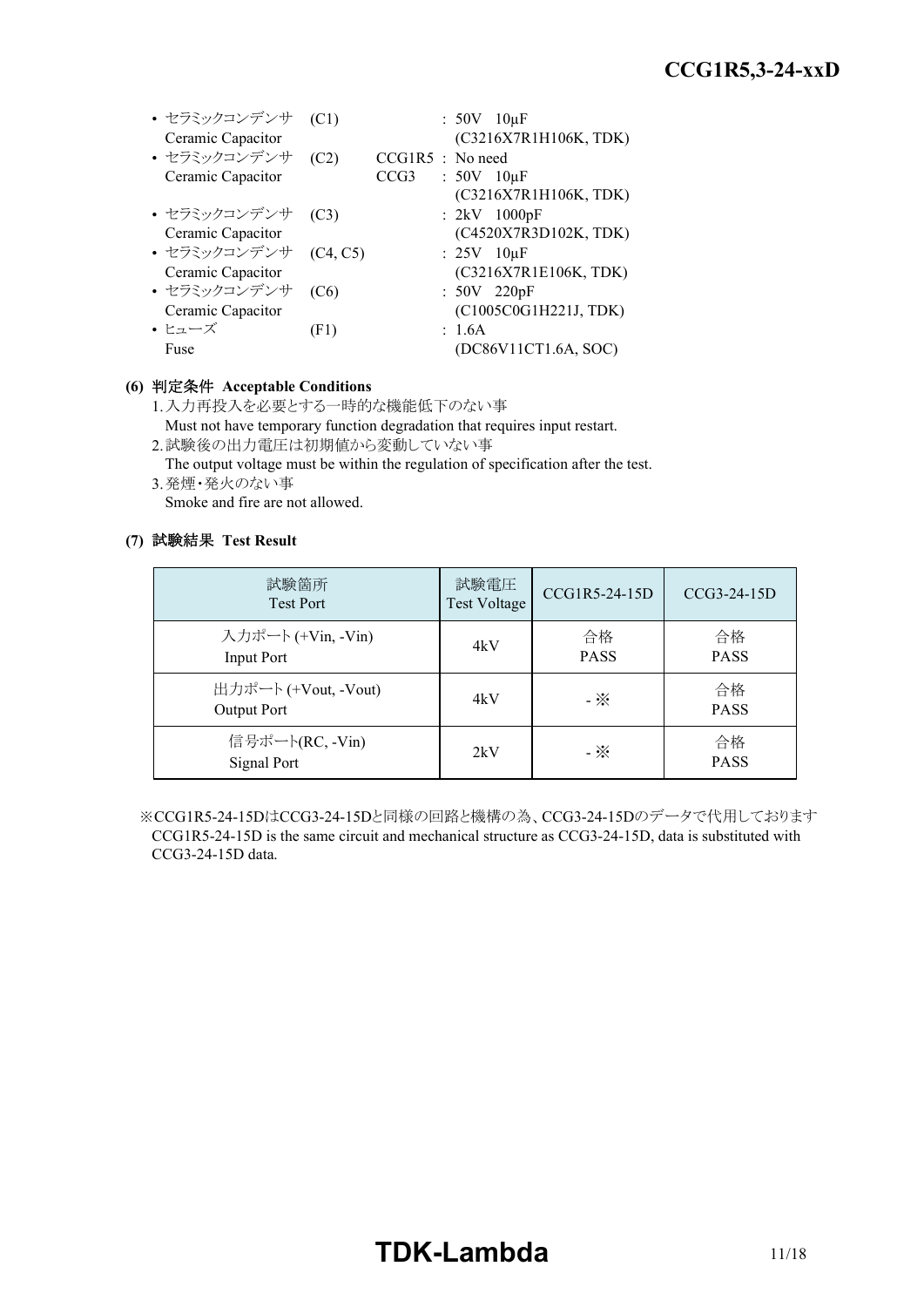# **5.** サージイミュニティ試験 **Surge Immunity Test (IEC61000-4-5)**

#### **MODEL : CCG1R5-24-xxD, CCG3-24-xxD**

| (1) 使用計測器 Equipment Used |                                 |
|--------------------------|---------------------------------|
| • サージ試験機                 | : LSS-F02A1A (Noise Laboratory) |
| Surge Simulator          |                                 |
| • 結合インピーダンス              | $\therefore$ 2.0                |
| Coupling Impedance       |                                 |
| • 結合コンデンサ                | : $18 \mu F$                    |
| Coupling Capacitance     |                                 |

#### **(2)** 供試品台数 **The Number of D.U.T.(Device Under Test)**

| • $CCG1R5-24-15D$ | : $1 \oplus (1 \text{ unit})$ |
|-------------------|-------------------------------|
|                   |                               |

| $\cdot$ CCG3-24-15D | : $1 \oplus (1 \text{ unit})$ |
|---------------------|-------------------------------|
|---------------------|-------------------------------|

#### **(3)** 試験条件 **Test Conditions**

|                          | • 試験電圧                 | $: 2$ kV                                               |
|--------------------------|------------------------|--------------------------------------------------------|
| Differential             | <b>Test Voltage</b>    |                                                        |
| $: +, -$                 | • 試験回数                 | : 5回                                                   |
|                          | Number of Tests        | 5 times                                                |
| $\div$ 25 <sup>°</sup> C | • 入力電圧                 | : 24VDC                                                |
|                          | Input Voltage          |                                                        |
| : 定格                     |                        |                                                        |
| Rated                    |                        |                                                        |
|                          |                        |                                                        |
| CCG3-24-15D              | $0A, 0.1A(0\%, 100\%)$ |                                                        |
|                          |                        | : ディファレンシャル<br>: CCG1R5-24-15D $0A, 0.05A(0\%, 100\%)$ |

#### **(4)** 試験方法及び印加箇所 **Test Method and Device Test Point**

入力ポート(+Vin、-Vin)に規定のサージ電圧をディファレンシャルモードで印加する Apply the specified Surge Voltage to the Input Ports(+Vin, -Vin) with Differential Mode.

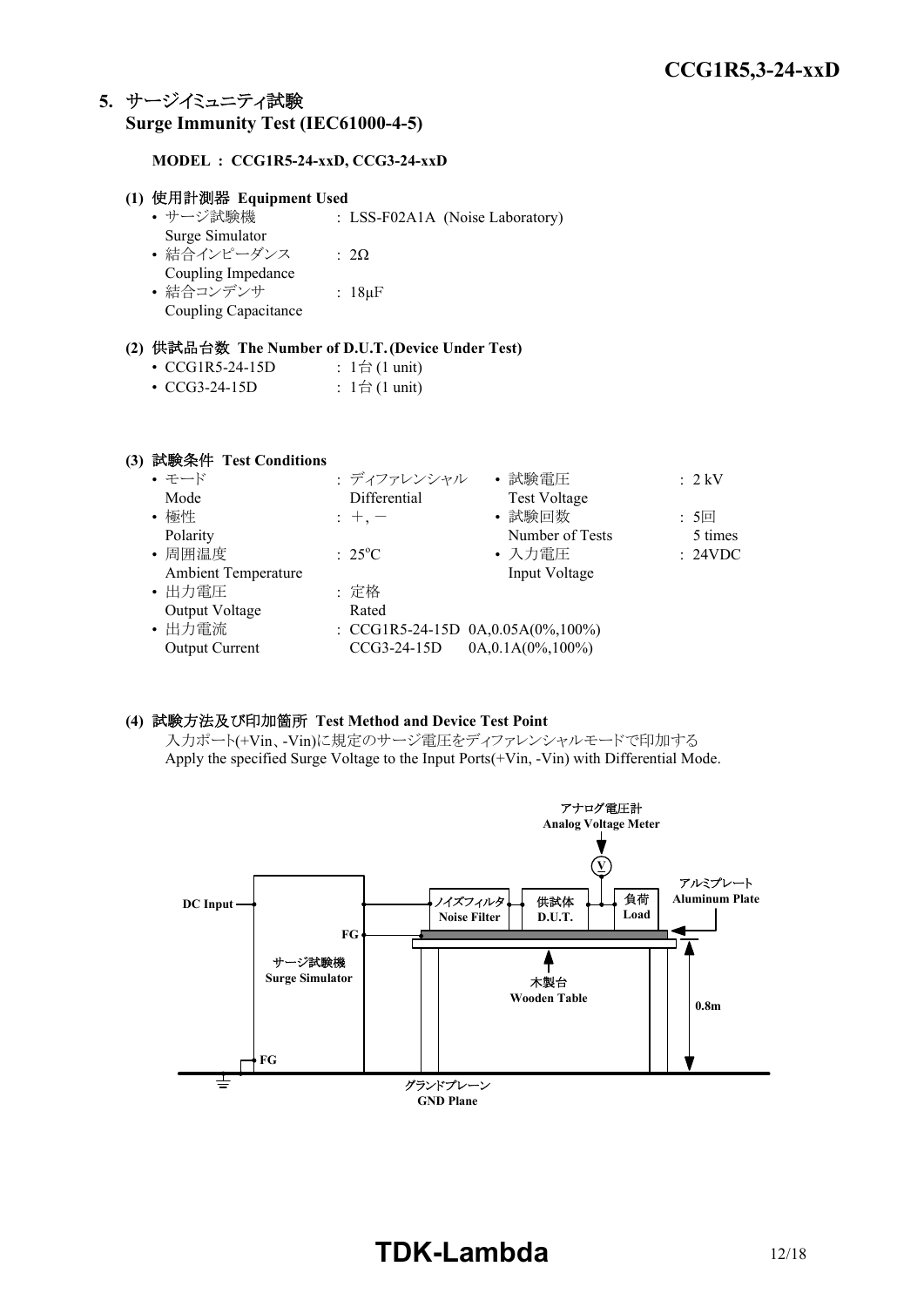

#### **(6)** 判定条件 **Acceptable Conditions**

1.入力再投入を必要とする一時的な機能低下のない事 Must not have temporary function degradation that requires input restart.

- 2.試験後の出力電圧は初期値から変動していない事
- The output voltage must be within the regulation of specification after the test.
- 3.発煙・発火のない事

Smoke and fire are not allowed.

| 試験箇所<br><b>Test Port</b> | 試験電圧<br><b>Test Voltage</b> | $CCG1R5-24-xxD$ | $CCG3-24-xxD$ |
|--------------------------|-----------------------------|-----------------|---------------|
| ディファレンシャル                | 2kV                         | 合格              | 合格            |
| Differential             |                             | <b>PASS</b>     | <b>PASS</b>   |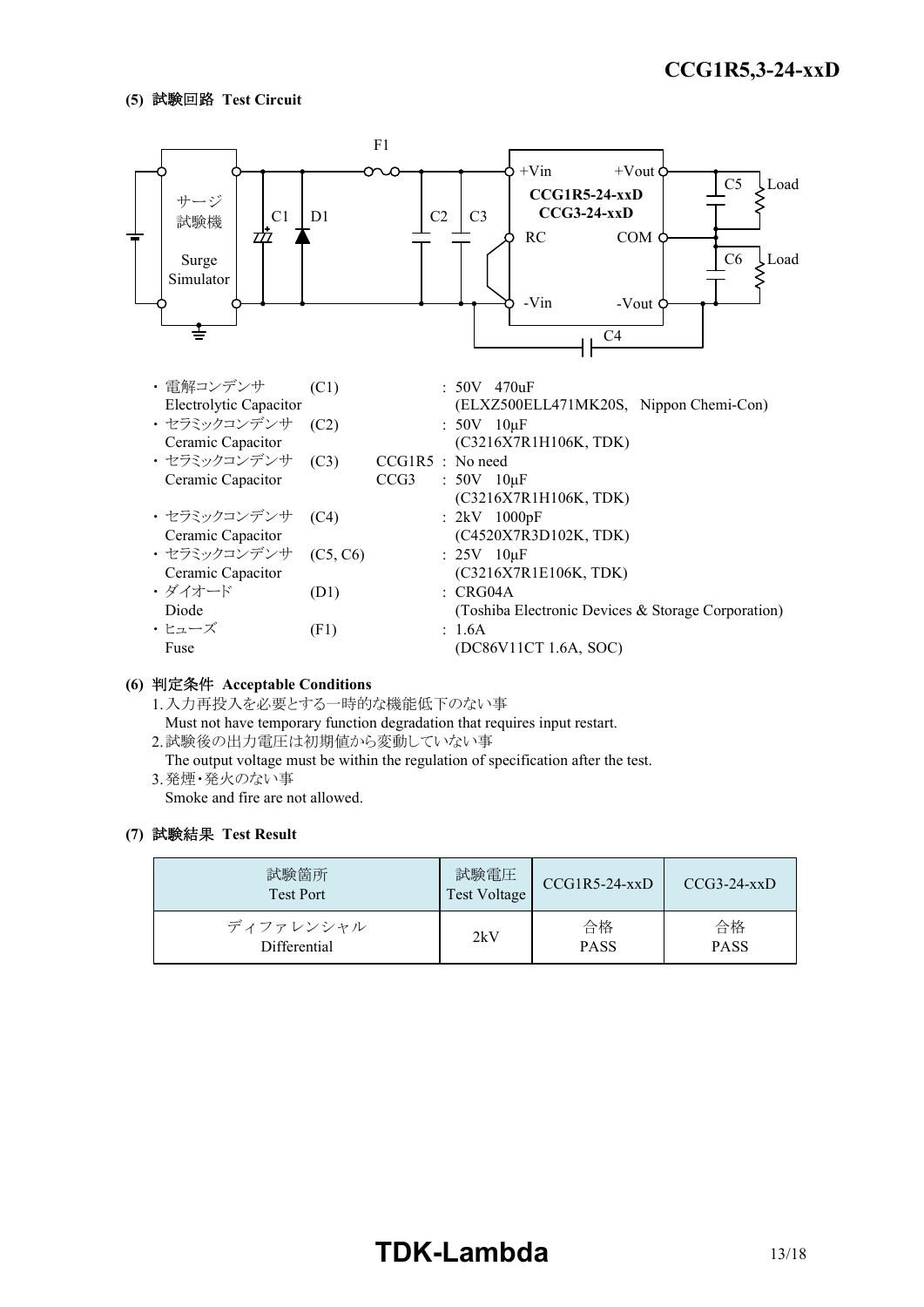# **6.** 伝導性無線周波数電磁界イミュニティ試験 **Conducted Disturbances, Induced by Radio-Frequency Field Immunity Test (IEC61000-4-6)**

#### **MODEL : CCG1R5-24-xxD,CCG3-24-xxD**

#### **(1)** 使用計測器 **Equipment Used**

• RF パワーアンプ : BBA150 (Rohde & Schwarz) RF Power Amplifier • シグナルジェネレータ : N5181A (Agilent Technologies) Signal Generator • 結合/減結合ネットワーク: CDN M316, CDN M216 (TESEQ) Coupling De-Coupling Network (CDN) • RF 注入クランプ : KEMZ801A (TESEQ) RF Injection Clamp • 減衰器 : BS5000 (Toyo) Attenuator

#### **(2)** 供試品台数 **The Number of D.U.T. (Device Under Test)**

• CCG3-24-15D :  $1 \oplus (1 \text{ unit})$ 

#### **(3)** 試験条件 **Test Conditions**

|                                  | • 試験電圧                               | :10V                                                                                                       |
|----------------------------------|--------------------------------------|------------------------------------------------------------------------------------------------------------|
| <b>Electromagnetic Frequency</b> | <b>Test Voltage</b>                  |                                                                                                            |
|                                  |                                      |                                                                                                            |
|                                  |                                      |                                                                                                            |
| $: 25^{\circ}C$                  | • 入力電圧                               | : 24VDC                                                                                                    |
|                                  | Input Voltage                        |                                                                                                            |
| : 定格                             |                                      |                                                                                                            |
| Rated                            |                                      |                                                                                                            |
|                                  |                                      |                                                                                                            |
|                                  |                                      |                                                                                                            |
|                                  | $: 150kHz \sim 80MHz$<br>CCG3-24-15D | : 1.0%ステップ, 0.5秒保持<br>$1.0\%$ step up, 0.5 seconds hold<br>: CCG1R5-24-15D $0.05A(100\%)$<br>$0.1A(100\%)$ |

#### **(4)** 試験方法及び印加箇所 **Test Method and Device Test Point**

A. 入力ポート(+Vin、-Vin)および出力ポート(+Vo、-Vo)に規定の無線周波数電磁界をコモンモードで 印加する

Apply the specified Radio Frequency Electromagnetic Field to the Input Ports (+Vin, -Vin) and Output Ports (+Vo, -Vo) with Common Mode.



# **TDK-Lambda** 14/18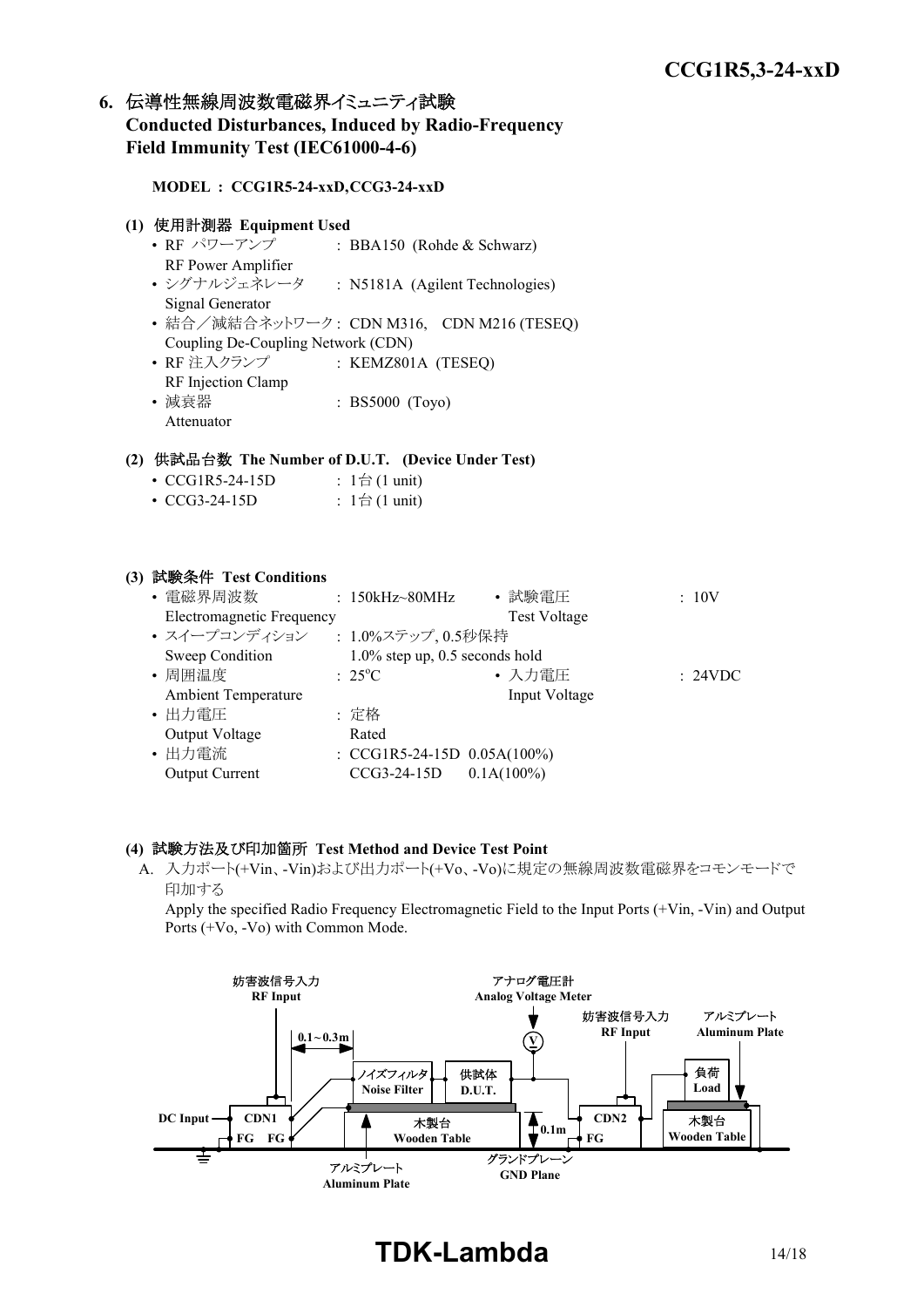*INSTRUCTION MANUAL* B. 信号ポート(RC, -Vin)に規定の無線周波数電磁界をコモンモードで印加する Apply the specified Radio Frequency Electromagnetic Field to the Signal Ports(RC, -Vin) with Common Mode.



**(5)** 試験回路 **Test Circuit**

A. 入力ポート



B. 信号ポート

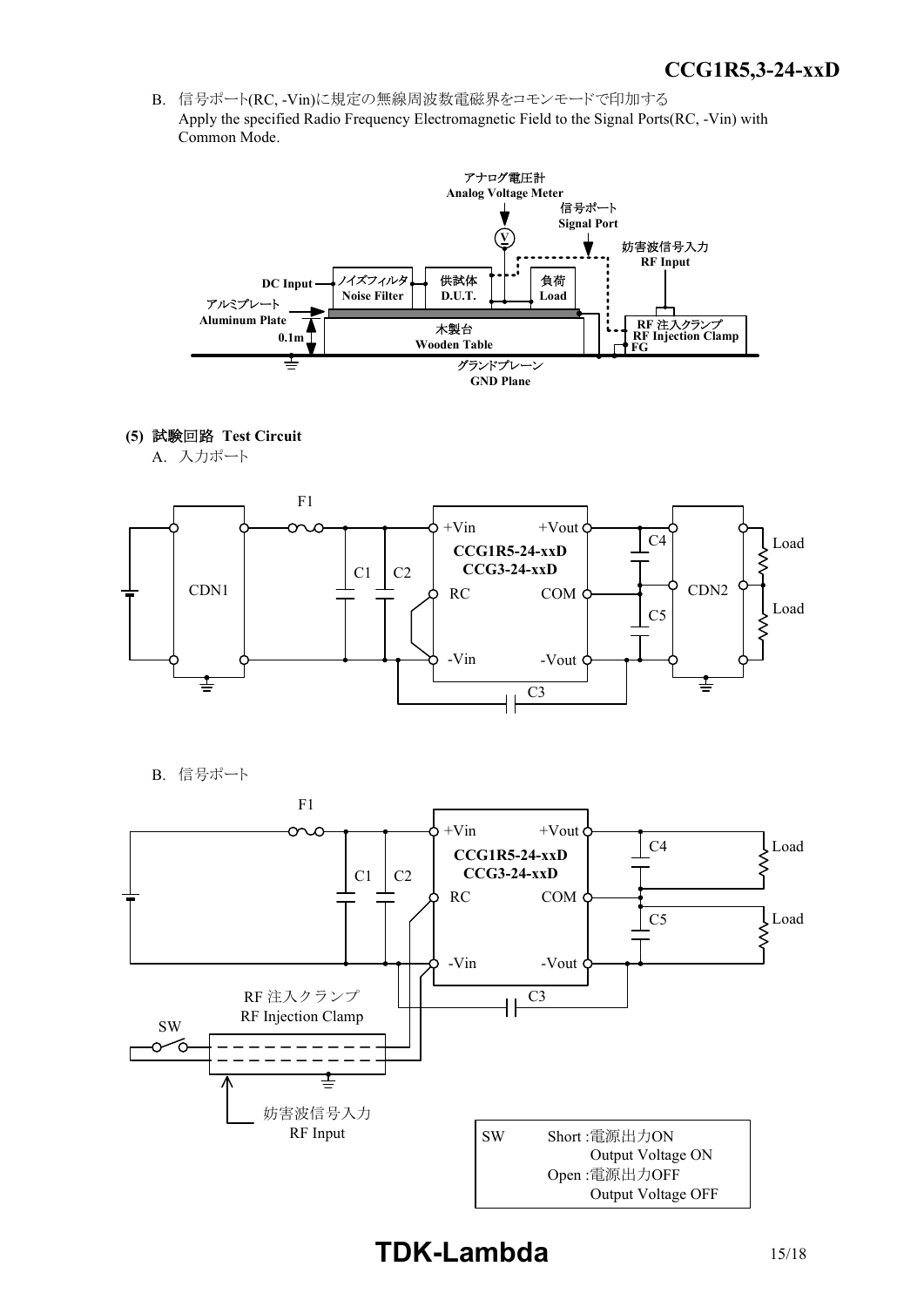| • セラミックコンデンサ (C1)     |      |                    | $: 50V$ 10 $\mu$ F    |
|-----------------------|------|--------------------|-----------------------|
| Ceramic Capacitor     |      |                    | (C3216X7R1H106K, TDK) |
| • セラミックコンデンサ (C2)     |      | $CCG1R5$ : No need |                       |
| Ceramic Capacitor     |      | CCG <sub>3</sub>   | $:50V$ 10 $\mu$ F     |
|                       |      |                    | (C3216X7R1H106K, TDK) |
| • セラミックコンデンサ (C3)     |      |                    | : $2kV$ 1000pF        |
| Ceramic Capacitor     |      |                    | (C4520X7R3D102K, TDK) |
| • セラミックコンデンサ (C4, C5) |      |                    | $: 25V$ 10 $\mu$ F    |
| Ceramic Capacitor     |      |                    | (C3216X7R1E106K, TDK) |
| • ヒューズ                | (F1) |                    | : 1.6A                |
| Fuse                  |      |                    | (DC86V11CT 1.6A, SOC) |

#### **(6)** 判定条件 **Acceptable Conditions**

1.試験中、5%を超える出力電圧の変動のない事

The regulation of output voltage must not exceed 5% of initial value during test. 2.試験後の出力電圧は初期値から変動していない事

The output voltage must be within the regulation of specification after the test. 3.発煙・発火のない事

Smoke and fire are not allowed.

#### **(7)** 試験結果 **Test Result**

| 試験箇所<br><b>Test Port</b>                | 試験電圧<br><b>Test Voltage</b> | CCG1R5-24-15D     | CCG3-24-15D       |
|-----------------------------------------|-----------------------------|-------------------|-------------------|
| 入力ポート (+Vin, -Vin)<br><b>Input Port</b> | 10V                         | 合格<br><b>PASS</b> | 合格<br><b>PASS</b> |
| 出力ポート (+Vout, -Vout)<br>Output Port     | 10V                         | - ※               | 合格<br><b>PASS</b> |
| 信号ポート(RC, -Vin)<br>Signal Port          | 10V                         | - ※               | 合格<br><b>PASS</b> |

※CCG1R5-24-15DはCCG3-24-15Dと同様の回路と機構の為、CCG3-24-15Dのデータで代用しております CCG1R5-24-15D is the same circuit and mechanical structure as CCG3-24-15D, data is substituted with CCG3-24-15D data.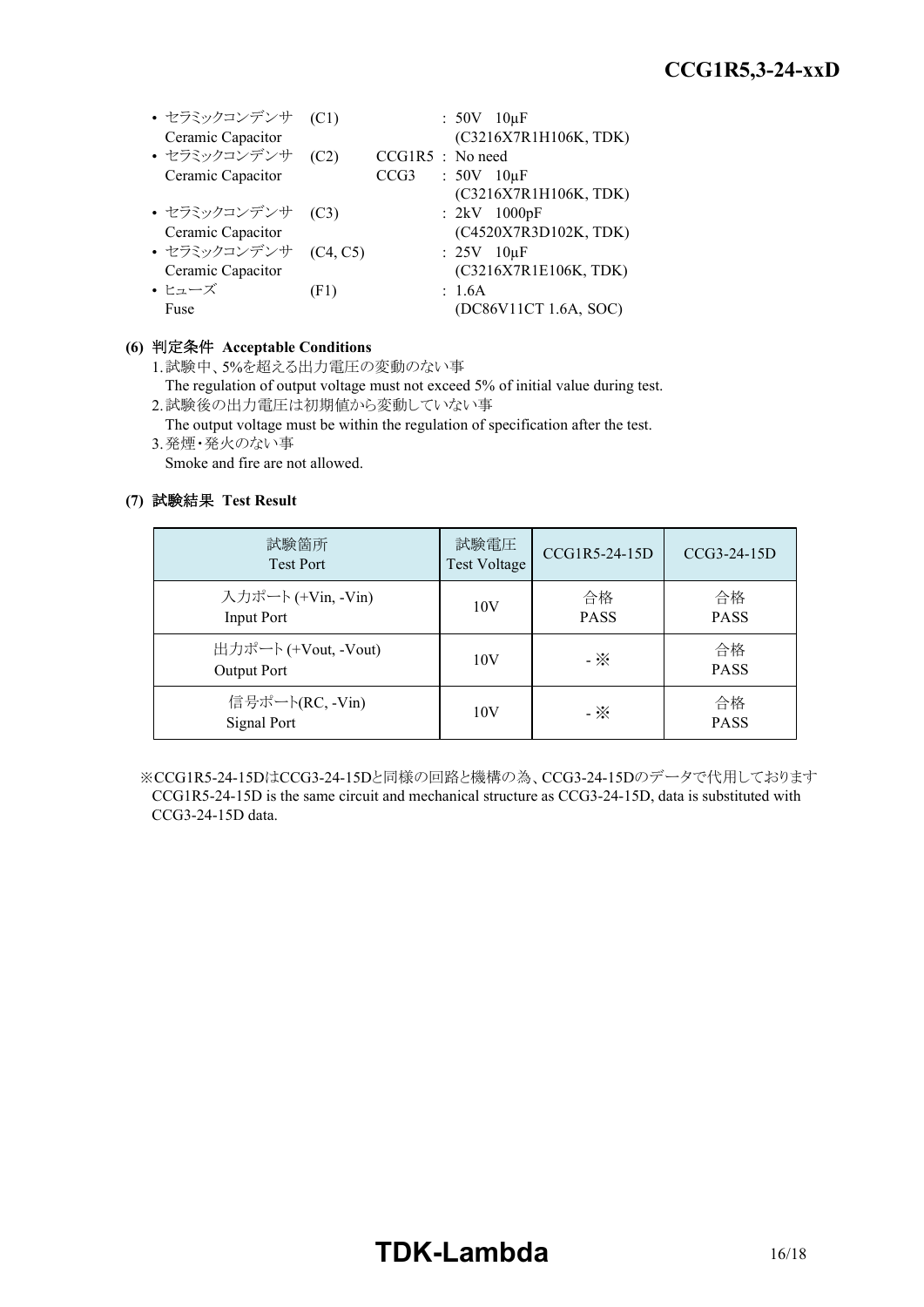# **7.** 電力周波数磁界イミュニティ試験 **Power Frequency Magnetic Field Immunity Test (IEC61000-4-8)**

#### **MODEL : CCG3-24-xxD**

※CCG1R5-24-xxDはCCG3-24-xxDと同様の回路と機構の為、CCG3-24-xxDのデータで代用しております CCG1R5-24-xxD is the same circuit and mechanical structure as CCG3-24-xxD, data is substituted with CCG3-24-xxD data.

## **(1)** 使用計測器 **Equipment Used**

• ACパワーソース : AA2000XG (Takasago) AC Power Source • ヘルムホルツコイル : HHS5215/10A (Schwarzbeck) Helmholtz Coil

# **(2)** 供試品台数 **The Number of D.U.T. (Device Under Test)**

• CCG3-24-15D :  $1 \oplus (1 \text{ unit})$ 

#### **(3)** 試験条件 **Test Conditions**

| • 磁界強度                     | : 30A/m                               |
|----------------------------|---------------------------------------|
| Magnetic Field Strength    |                                       |
| • 印加磁界周波数                  | : 50Hz, 60Hz                          |
| Magnetic Frequency         |                                       |
| • 印加方向                     | : X, Y, Z                             |
| Direction                  |                                       |
| • 試験時間                     | : 10秒以上(各方向)                          |
| <b>Test Duration</b>       | More than 10 seconds (Each Direction) |
| • 周囲温度                     | $: 25^{\circ}C$                       |
| <b>Ambient Temperature</b> |                                       |
| • 入力電圧                     | : 24VDC                               |
| Input Voltage              |                                       |
| • 出力電圧                     | : 定格                                  |
| Output Voltage             | Rated                                 |
| • 出力電流                     | : $CCG3-24-15D$ $0.1A(100%)$          |
| <b>Output Current</b>      |                                       |

#### **(4)** 試験方法 **Test Method**

供試体に向け、ヘルムホルツコイルから規定の電力周波数磁界を放射する Apply the specified Power Frequency Magnetic Field from the Helmholtz Coil to DUT.



# **TDK-Lambda** 17/18